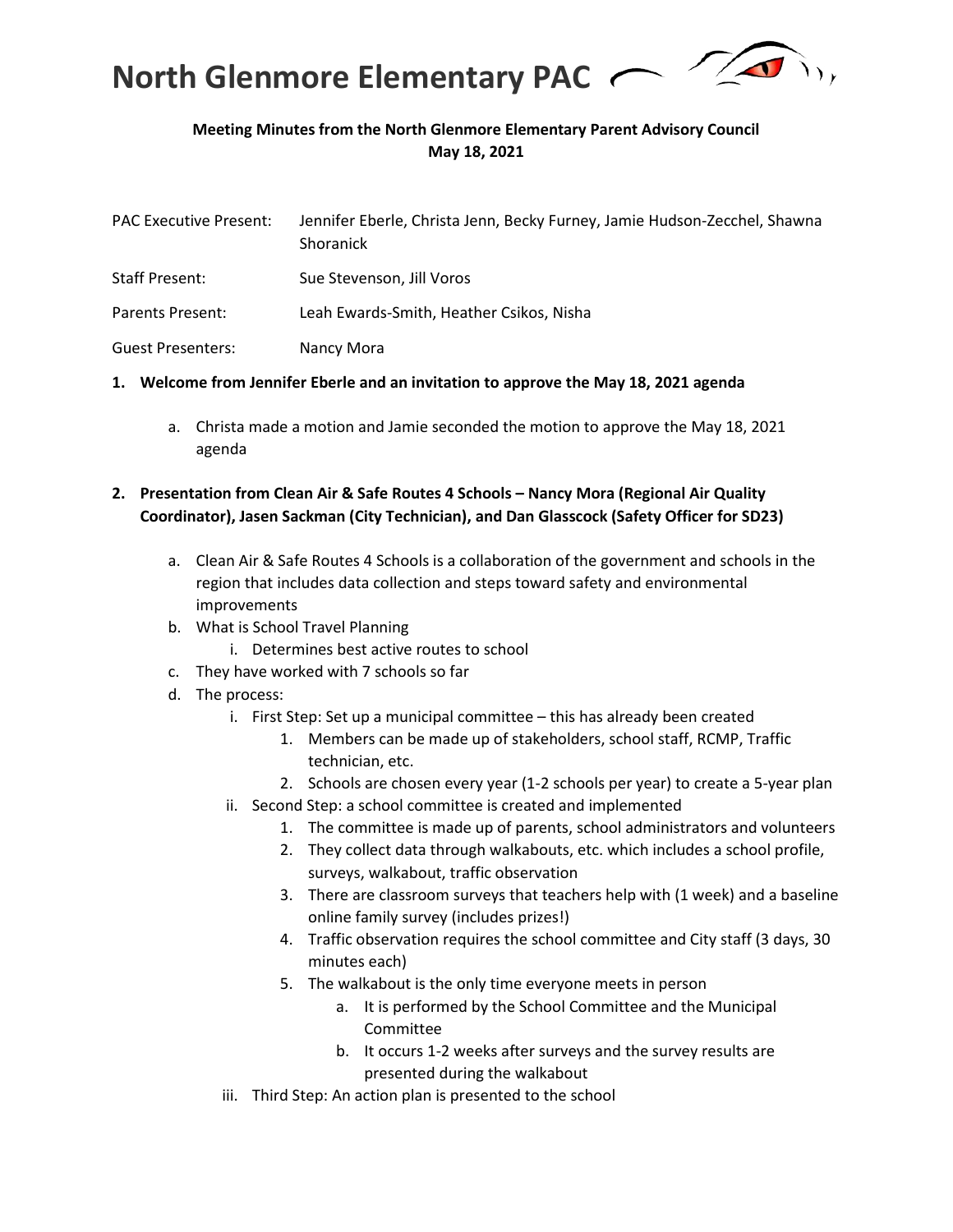

- iv. Fourth Step: The action plan is implemented (over 5 years)
- v. Fifth Step: Evaluation
- e. Next steps after the PAC presentation
	- i. We can formalize our request to proceed by confirming participation and the Principal or Vice Principal signs a school agreement (by early Spring if possible)
	- ii. Dates are then set for surveys, walkabout and traffic observation
	- iii. A facilitator prepares the surveys, etc.
	- iv. The School Committee is formed
- f. Dan Glasscock observed that many families walked to school right after the fire incident on Union so it there is evidence it can be done
- g. Questions
	- i. Sue Does this program come with a budget for traffic changes?
	- ii. Jasen The program is funded by the city each year with a specific budget to encourage walking and biking; the benefit is that some of these changes may not be achievable through other programs.
	- iii. Nancy There is not a large budget, so we need to manage expectations, but there is money for signage or possible crosswalks, green painting for bike lines, or stop signs; we need to balance the best use for the money. You can therefore skip the line, but it requires commitment from the parents and school. Remember, this is a 5-year plan, so you can expect changes to occur in 2-3 years. Participants must be committed to the activities and to walk and bike to school.
	- iv. Sue If the school and PAC decide to move ahead, when do we have to let you know by? Are we competing against other schools?
	- v. Nancy Yes, you are competing decisions are sometimes based on need and commitment and level of support from the PAC and the school. There are 2-3 other schools who are thinking about it.
	- vi. Jennifer Casorso has recently used the plan what was their main focus?
	- vii. Nancy It was a big plan. You can see the website for the details.
	- viii. Jasen Casorso had crosswalk improvements and road marking and signage. At one location they moved a gate so students could enter and exit on a sidewalk rather than a parking area.
	- ix. Dan With the commitment we are asking from the parents, I will be there to help facilitate some of the plan, support it and help get it going.
	- x. Nancy shared the website where all the action plans that have been utilized in the past are posted; follow ups for the completed plans are there as well – look here to have an idea of what can be asked for in implementation
	- xi. Sue We appreciate the 3 of you coming to present. Dan has been at the school in uniform helping with traffic. We will let you know when we make a decision.
	- xii. Nancy Just send an email if you want to come on board.
- h. Opened Discussion after presenters left
	- i. Current traffic and safety concerns
		- 1. Becky Is there a possibility that they may consider adding a turning light for the left turn from Union (Wilden) onto Snowsell? It is difficult to turn safely there in the morning.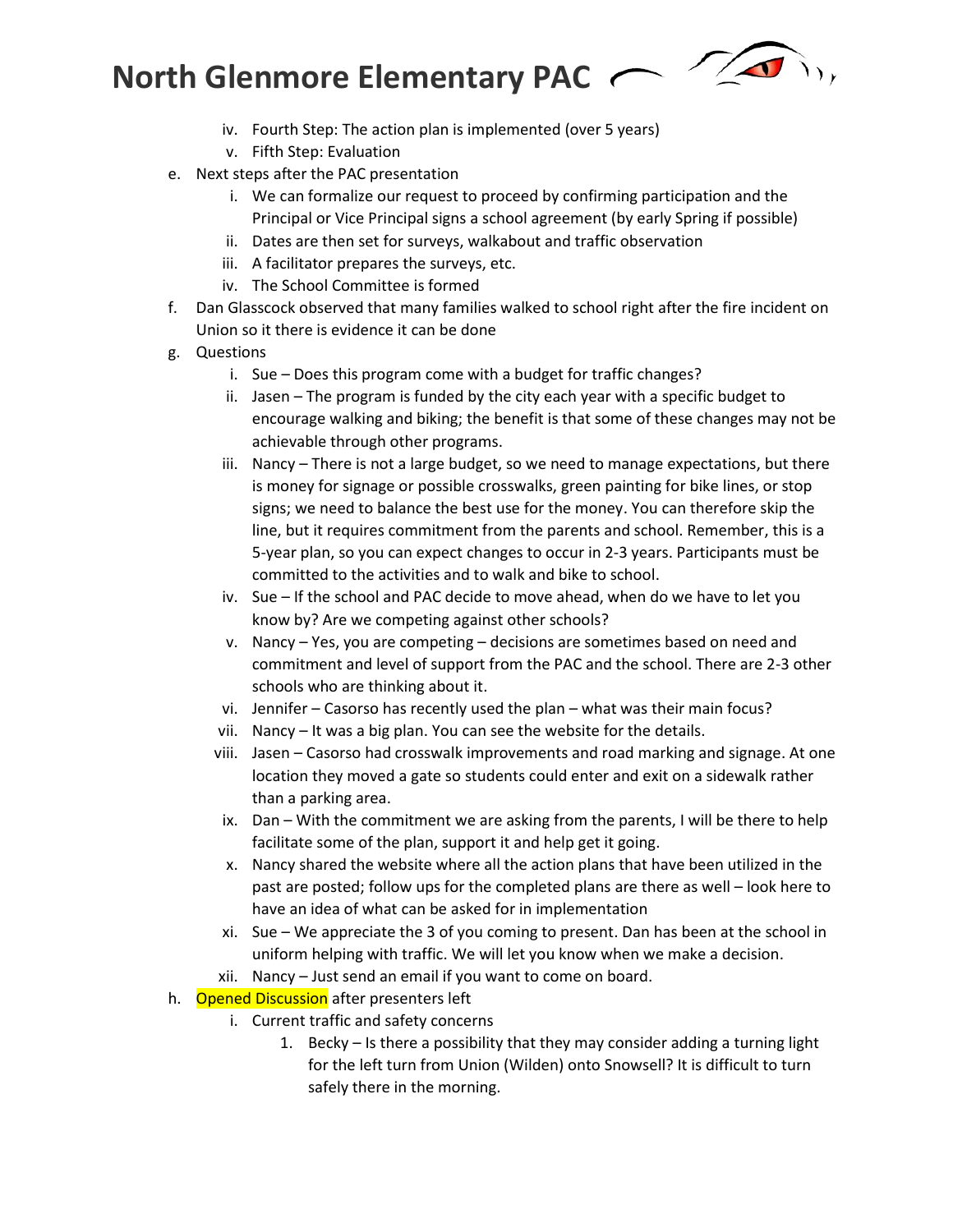

- 2. The small cul-de-sac on Henley has had altercations between residents and people parking
- 3. There are often Kiss and Drop issues
- 4. Christa Her Daycare parking lot gets very busy, and when she makes any comments, people tell her to mind her own business; however, it is a private lot that she is opening to people to use, and it can be a safety hazard
- 5. Nishi The NGE catchment is very large and many people have to drive; she sees this more of a parking issue than a driving issue
- ii. PAC concluded that we would like to pursue this program

# **3. Approval of Minutes for April 20, 2021 Meeting**

- a. Proposed changes to the meeting minutes included:
	- i. Change "First Nations" reference to "Indigenous Peoples" (item 4c)
	- ii. Change the SD23 loan amount from \$75,000 to \$50,000 (item 6di)
- b. Jamie made a motion and Christa seconded the motion to approve the April 20, 2021 meeting minutes pursuant to the changes above

# **4. Principal Report from Sue Stevenson**

- a. We have gone up to 71 divisions
- b. Kathleen Marten new teacher, probably grade 3
- c. A few teachers who commute and they will be moving schools closer to home will be announcing once they have confirmed
- d. Over the next few weeks, we will be posting a few more positions
- e. 27<sup>th</sup> division portable has gone in told school the morning they were coming cool for the students to watch
- f. 6 Daycare sites will be receiving new modular NGE is probably one of those sites location will be near where the North playground was, so the outdoor classroom will relocate to somewhere else on site, and they will have a new place for parents to park on site (run by Boys and Girls club she thinks)
- g. NGE is talking to the grounds department; there are so many weeds where the fence is so they have made a decision to open up that space, hopefully this week
- h. Graph of NGE data for FSA results (shared with attendees)
	- i. Numeracy and literacy results better with numeracy surprisingly
	- ii. Sue pointed out with this data that only 68% of students wrote (14 students exempted because of Learning Disabilities and some parents of stronger students chose to exempt); please take the data with a grain of salt – it is just a snapshot iii. Will continue to focus on these areas
- i. 89% of grade 4 students wrote the Learning survey (data on a graph was shown to attendees)
	- i. Example of a question:
		- 1. "How many adults do you think care about you at school?" No students said 0 and most chose the maximum number
		- 2. "I am happy at School." No students answer 'never'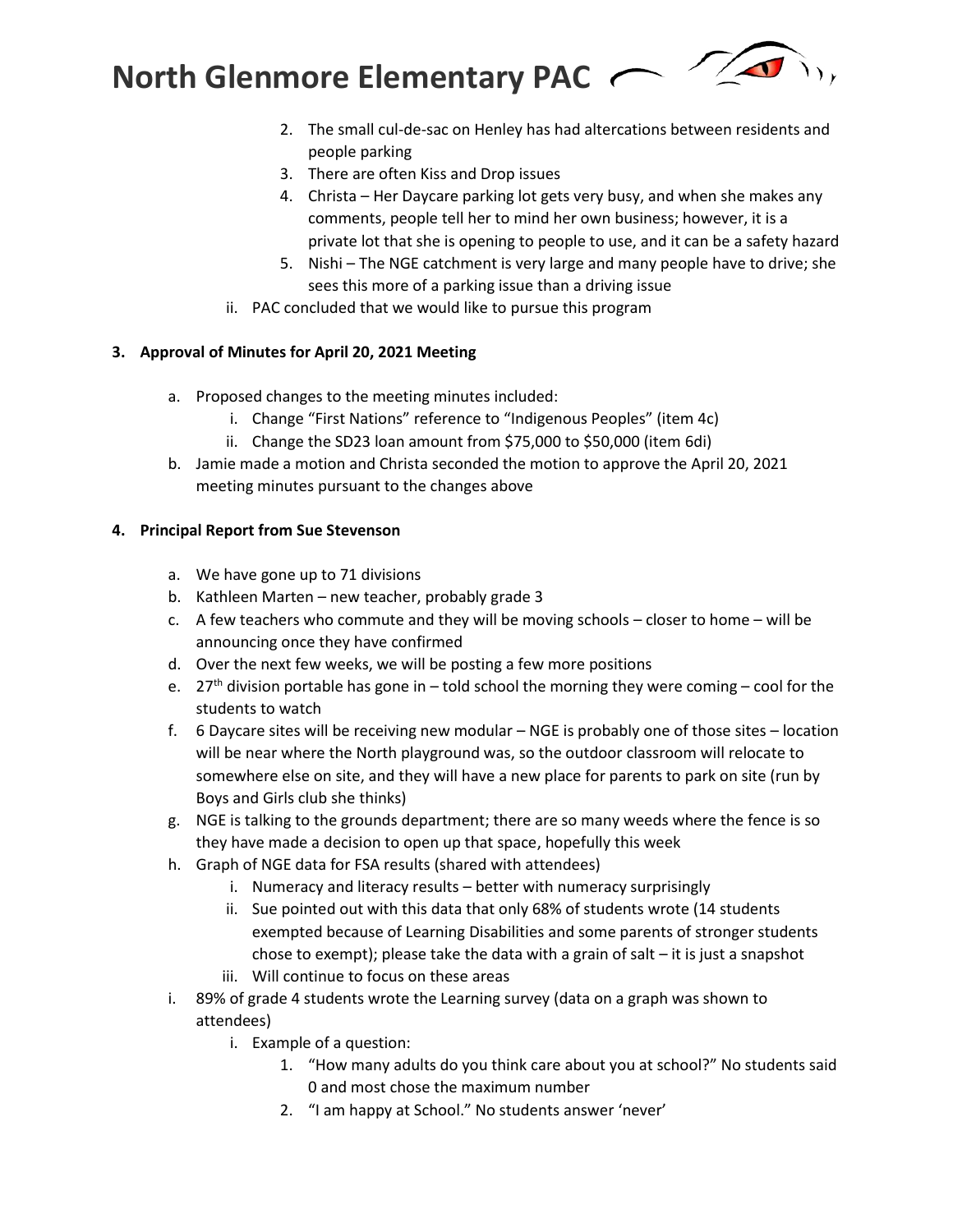- 3. "Do you think staff treat students fairly?"
- 4. "Do you feel welcome at your school?"
- ii. Sue opened the floor to questions but there were none
- j. Middle Years Development Instrument (MDI) Grade 5s
	- i. 71 NGE participants
	- ii. 1528 in total
	- iii. Our students compared to School District average
	- iv. The "thriving" percentage was considerably high
	- v. NGE students were better than average in adult and peer relationships, nutrition and sleep
	- vi. Same with a large part of the data (optimism, empathy, self-esteem)
	- vii. Absence of worries and self-regulation scored a bit higher
		- 1. We need to help students hone in on socio-emotional skills and strategies for anxiety
	- viii. Jill We saw evidence of the Growth Mindset but now we can help them when things become more difficult
	- ix. 98% of students said there is no bullying
		- 1. 2% of the students still say there is bullying at the school
		- 2. We take that concern very seriously
	- x. If you want more data, see Sue or Jill
- k. I-Ride program
	- i. Great feedback and came highly recommended
	- ii. NGE has great bike riders non-riders were riding bikes at the end
	- iii. Grade 4s and 5s were included because last year 4s missed it
	- iv. 3 days in length
- l. Battle of the Books
	- i. Shawna Horning organized and it was very successful with an exciting tie-breaker and everything
- m. Paws it Forward see website
	- i. Raised \$1700
	- ii. Lady came on Friday
		- 1. Blossomed from conversations of animal lovers
		- 2. Students saw pictures of pets and guessed which teacher they belonged to; winners brought their own pet pictures
- n. Track and Field this week
	- i. 1.5 hours of events
	- ii. Freezies offered
- o. Grade 6 baby chicks and ducks hatched
- p. Kindergartens will be getting butterfly larvae
- q. Assessment committee
	- i. Sue, Jill and 7 teachers have formed an assessment committee
	- ii. They hope to align some assessment processes as a whole staff
	- iii. Possibly a 4-point reporting system to align with other schools in the district
	- iv. An artist is doing some artwork for it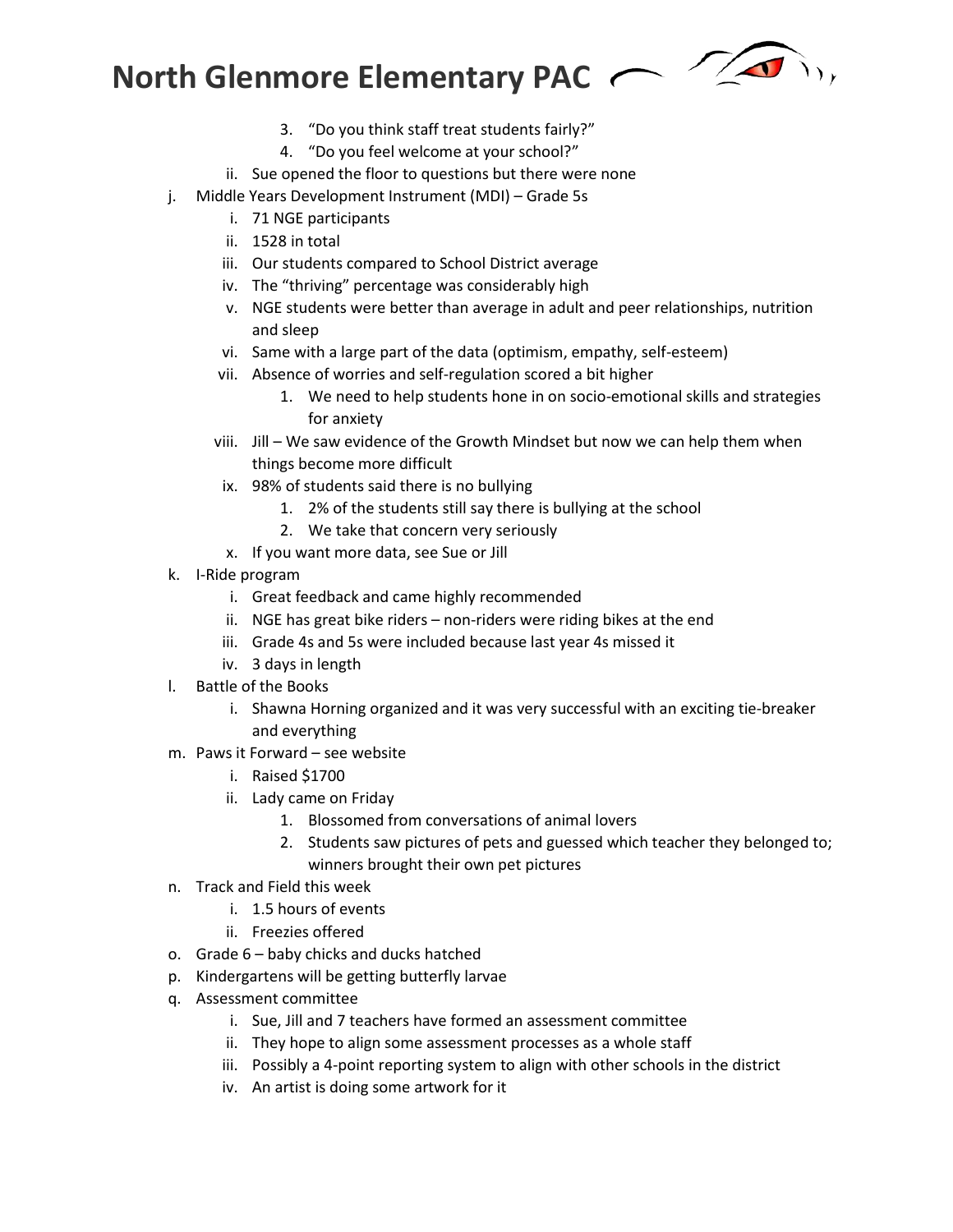

- v. Data collection of the whole school will be the focus in the fall so we can show growth across the school
- vi. Jill there will be an expectation of the students to articulate where they are in their journey as an ongoing growth so they can know where they are at
- vii. There will be more education for staff and parents so we can work together
- r. New Kindergartens orientation June 1 and 2
- s. Jill and Sue are working on NGE's new Purpose Statement
- t. Under-projected the number of next year's students; currently at 625 students for next year
- u. Articulation
	- i. Working with Dr. Knox and some Rutland middle
	- ii. Grade 6's meet with counsellors and principals
	- iii. IEP year end reviews are happening
- v. Year-end celebration will occur in June with a Show Your Stuff talent opportunity
- w. Big thank you to the yearbook committee
- x. NGE is working on streamlining class placement this year while keeping it COVID-friendly
	- i. A big part of June focus is spending a lot of time to find good fits for students
	- ii. NGE is discouraging requests for specific teachers, but feedback about type of classroom environment is encouraged
- y. Report cards are coming quickly
- z. Discussion items: Hot Lunch and Code of Conduct
	- i. Code of Conduct sent to PAC feedback is welcome then NGE will put it on the website (the 3 Rs: Respect for self, others, environment)
	- ii. Inquiries for pre-registering for Hot Lunch not sure if there would be a Hot Lunch option. Discussion:
		- 1. Jenn We have not had someone step forward to take Hot Lunch
		- 2. Jill It looks like logistically we may be able to run Hot Lunch (COVID)
		- 3. Leah Edwards-Smith and Nishi Dhillon have put their names forward to be Hot Lunch Coordinators to tag-team the position

# **5. President's Report from Jennifer Eberle**

a. No report

# **6. Vice President's Report by Christa Jenn**

a. No report

# **7. Treasurer's Report by Shawna Shoronick**

- a. Cash received from fundraisers
- b. PAC has a plan for repaying loan: set aside a fifth of the funds every year in order to pay it back
- c. It is difficult to project for the next year; Fun Lunch is a big money maker and we lost it before last year even ended
- d. Just shy of \$12,000.00 was raised this year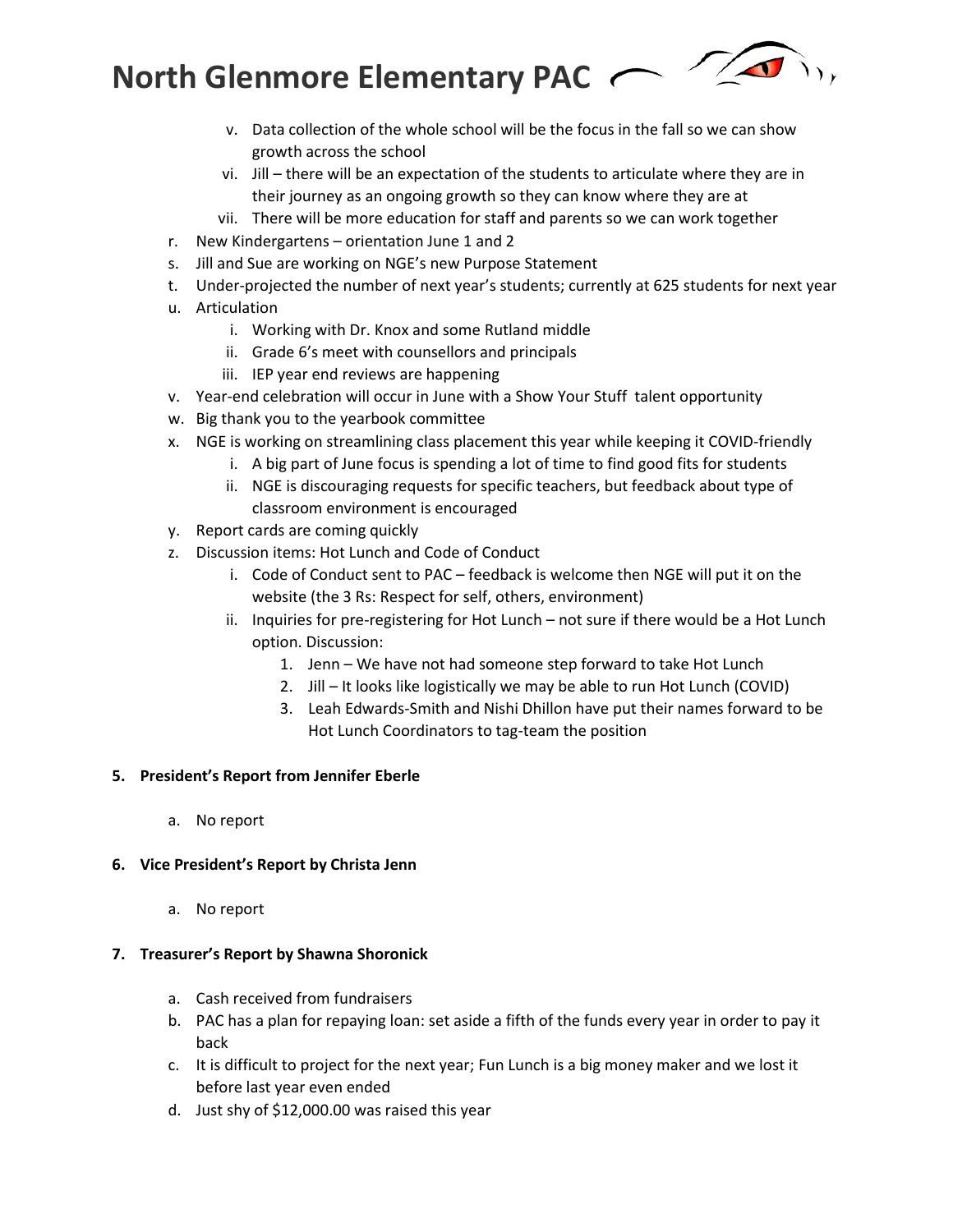

- i. This is amazing for the parents Thank you!
- ii. Spring Fair is a big money maker, but this may prove that we don't have to do it every year; clearly our school is very resourceful

#### **8. Fun Lunch Report by Jamie Zecchel**

a. No report

#### **9. Fundraiser Coordinator's Report by Tana Hammett**

- a. Christa reported on behalf of Tana
- b. Photography fundraiser raised \$700; we received positive feedback about the photographer, so we are looking to book him for the Fall and the Spring next year
- c. Dominoes fundraiser raised about \$740, the highest they raised with a school this year
- d. We may do one other possible fund raiser called True Earth (laundry detergent and allpurpose cleaner); we are cognizant of end of year so we may not pursue it

#### **10. Executive Elections:**

- a. Current positions available:
	- i. Spring Fair Coordinator (formerly a committee)
	- ii. Yearbook (formerly a committee)
- b. 7 Executive Positions (all one year commitments):
	- i. President Jennifer Eberle stepping down
		- 1. Jamie Zecchel put her name forward
		- 2. Jamie Zecchel Nominated
		- 3. Shawna Shoronick motioned, Christa Jenn seconded motion carried
	- ii. Treasurer
		- 1. Shawna Shoronick nominated
		- 2. Jamie Zecchel motioned, Heather seconded motion carried
	- iii. Fundraiser
		- 1. Tana Hammett nominated
		- 2. Becky Furney motioned, Jamie Zecchel seconded motion carried
	- iv. Vice President
		- 1. Christa Jenn nominatied
		- 2. Jamie Zecchel motioned, Heather Csikos seconded motion carried
	- v. Fun Lunch
		- 1. Leah Ewards-Smith and Nishi put their names forward
		- 2. Jamie Zecchel motioned, Shawna Shoronick seconded motion carried
	- vi. Secretary Becky Furney stepping down
		- 1. Suggestion to place on FaceBook and get word out
		- 2. Heather Csikos suggested nominating her husband (she is not able to be nominated as a School District 23 employee)
	- vii. Special Events Coordinator Vacant Position
		- 1. Organizes such events as the family dance, Christmas movie, Welcome Back Family pizza night)